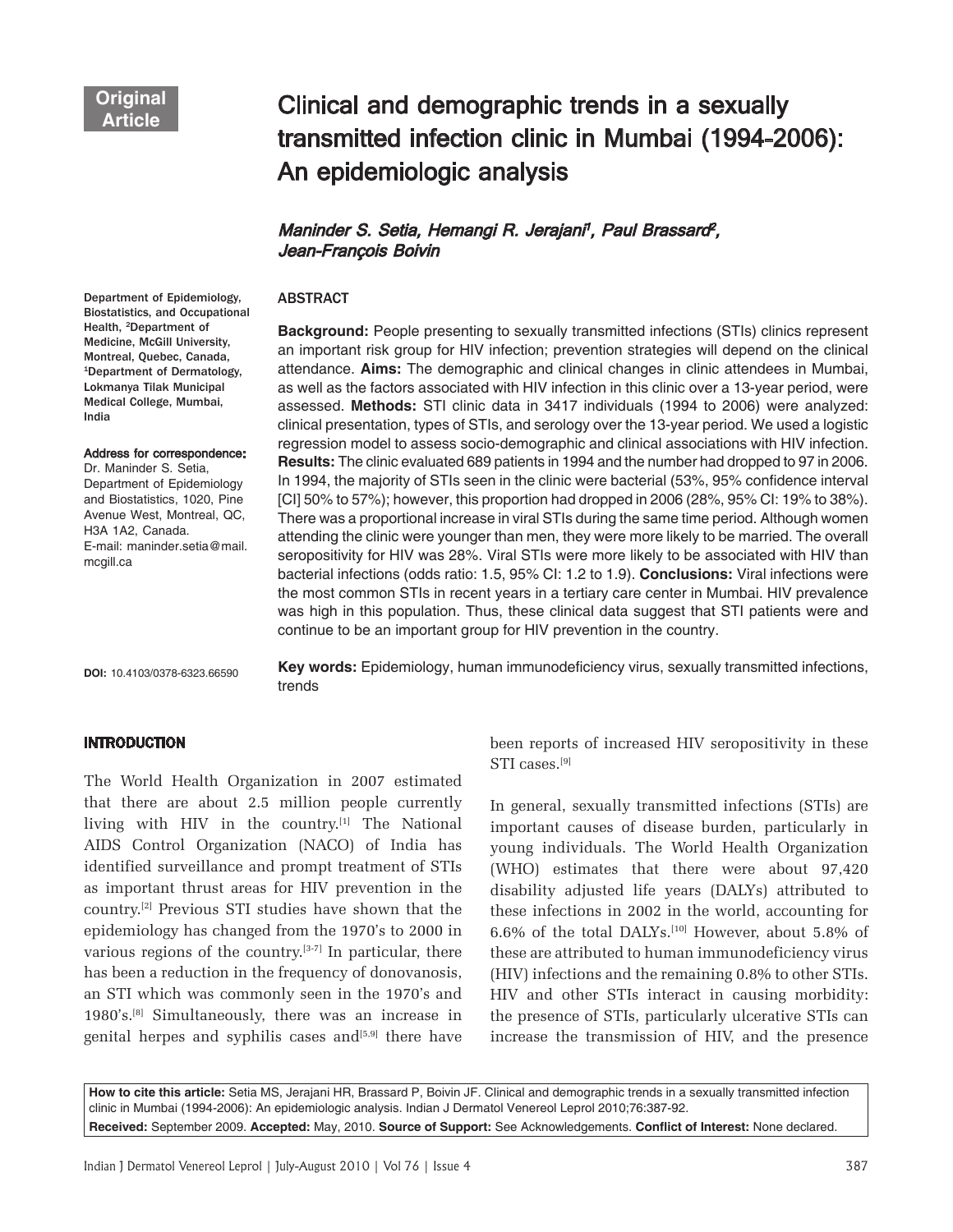of HIV increases the chances of acquiring other STIs and is often associated with atypical presentations of common STIs.[11,12] Thus, STIs represent an important public health problem internationally, and particularly in developing countries.

Knowledge of both clinical and demographic changes in STI population may help us better cater our prevention programs to the target population in these STI clinics. For example, men and women may have different intervention requirements. This added knowledge may also help identify risk groups in the population at large. Thus, the present study was designed to identify the demographic and clinical changes at an STI clinic in a tertiary care center in Mumbai during the 13-year period from 1994 to 2006. We also aimed to understand the association between socio-demographic variables and HIV in the clinic attendees during this period.

# **METHODS**

The present study is a retrospective analysis of data collected from the clinical records of 3417 patients over a period of 13 years (1994-2006).

# Study site

The data were collected from individuals attending an STI clinic at the Dermatology Department of a teaching hospital situated in Central Mumbai. The clinic evaluates dermatological cases as well as patients presenting with STIs, including HIV infection. Although anyone living in Mumbai is eligible to access the clinic, the hospital is mainly used by individuals of the middle to lower socio-economic strata in Mumbai. All individuals above the age of 18 presenting at the STI clinic were eligible for the present analysis.

# Data used

Subjects were clinically evaluated by trained physicians for STIs. In addition to the on-site laboratory examination for STI (such as dark ground microscopy, Grams stain and culture, Tzanck smear, hanging drop preparation, potassium hydroxide wet mount preparations, and oil mounts), the serological tests included ELISA and rapid tests for HIV, and VDRL for syphilis. Data were collected on a clinical form; information was collected at the baseline visit. We used the following characteristics for our analysis: 1) Demographic information - age, gender, and marital status; 2) Sexual orientation, history of the last sexual

contact (when and the gender of the partner); 3) Clinical information - complaints at the time of presentation, duration of complaints, any treatment taken for the complaints. The clinical presentation was classified as ulcers, discharge, growths on genitals related to STIs (e.g. warts, molluscum), infestations, and others; 4) Clinical diagnosis and treatment given: we classified the diagnosis as bacterial (e.g. gonorrhoea, non-gonococcal urethritis, syphilis), viral (e.g. herpes simplex infection, viral warts), fungal (candidiasis with an explicit sexual history and absence of any systemic causes), and parasitic (scabies, pubic lice). We also included the serological results for HIV and VDRL.

# Data analysis

Data were entered in EpiInfo 2000 and were converted to Stata (version 10) for analysis. Means, standard deviations (SD), medians, and proportions were estimated. We calculated the proportions and confidence intervals for demographics, STIs, and HIV for each year (1994-2006). We used t-tests to examine the difference between the means of the continuous variables. Pearson's chi square tests were used to evaluate the associations between categorical variables (marital status, gender, type of STI, clinical presentation, HIV and VDRL positivity). We performed a Chi square test for trend to assess trends over the 13-year period.

HIV test results were available for 1692 individuals. We calculated the odds ratio and the 95% confidence intervals (CIs) as a measure of association between demographic and clinical characteristics, and HIV seropositivity by using a simple logistic regression. We had missing information on marital status for about 11% of the individuals in the complete sample. We performed 20 imputations of this data set by 'Multiple Imputations with Chained Equations' using the *ice* command with Stata. We compared the odds ratio for association between marital status and HIV in the original dataset and in the imputed dataset; the results were comparable. Thus, we have reported the estimates using the original dataset with missing values.

The study was approved by the Faculty of Medicine, Institutional Review Board at McGill University.

# RESULTS

There was a reduction in the total number of patients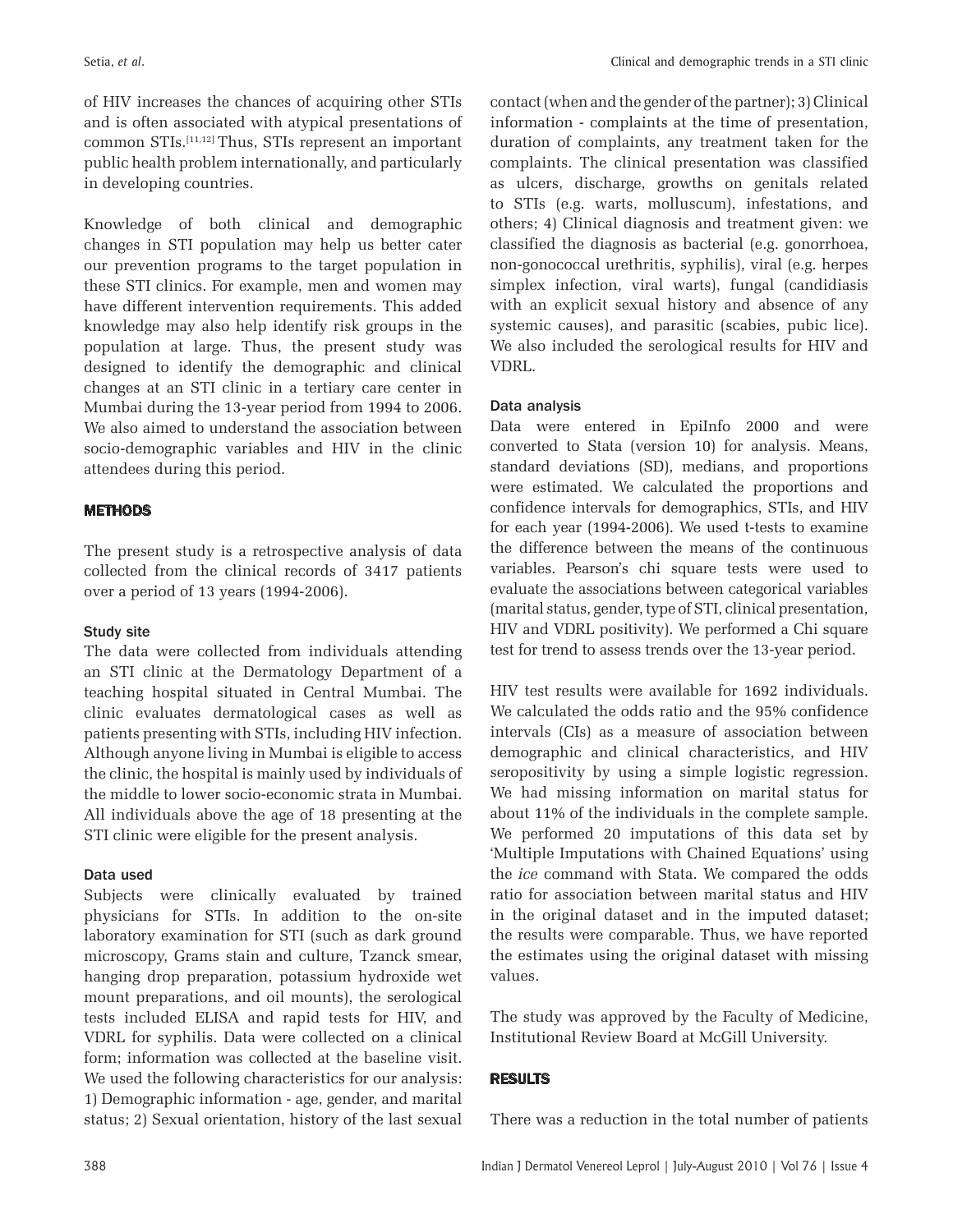evaluated per year at the STI clinic over this 13-year period. The clinic evaluated about 689 patients in 1994 and the attendance had reduced to 97 patients in 2006 [Figure 1a]. The mean age (SD) of men attending the clinic was significantly greater than mean age of women during this period [Men: 27.3 (7.9), Women: 26.4 (7.1), *P*=0.04].

## Demographics

There was a gradual increase in the proportion of individuals belonging to the older age groups  $(\geq$ 35 years) attending the clinic from 1994 to 2006 [Figure 1b]; the test for trend was significant  $(P \leq$ 0.01). The clinic was also evaluating more women in the later years than relatively early on, and this trend was statistically significant  $(P < 0.001)$ . There was a total of eight male-to-female transgenders evaluated in this period. About 45% of clinic attendees in 1994 were married, this proportion had increased to 67% in 2006 ( $P < 0.001$ ). Women attending the clinic were more likely to be married than the men (OR: 10.1, 95% CI: 6.9 to 14.7).

#### Clinical findings

In 1994, the majority of STIs seen in the clinic were bacterial (53%, 95% confidence interval [CI] 50% to 57%); however, this proportion had dropped to 28% in 2006 (95% CI 19% to 38%). There was a proportional increase in viral STIs during the same time period. In 1994, the viral STIs constituted about 25% (95% CI 22% to 28%) of the cases, and this proportion had increased to 57% (95% CI 46% to 67%). The preponderance of viral infections was first seen in the years 2000-2001 [Figure 2a]. The trends for the changes in bacterial and viral STIs were statistically significant (*P*<0.001). The most common clinical presentation in all these years was an ulcer (range 34% to 59%). The most common STIs were chancroid (25%), herpes genitalis (20%), viral warts (11%), syphilis (11%), and gonorrhoea (9%). Figure 2b shows trends in these STIs over the study years. Among the viral infections, in our data we found HIV infection to be higher in those presenting with genital warts (38% *vs* 30%, *P*=0.05); however, there was no significant difference in the HIV proportion in those with herpes (30% *vs* 36%, *P*=0.14) or molluscum contagiosum (32% *vs* 33%, *P*=0.85).

#### Serology

The overall HIV seropositivity over the 13-year period was 28% (range 19% to 55%), and the overall VDRL reactivity was 13% (range 7% to 28%). Individuals presenting with a genital ulcer and growths were more likely to be HIV positive than those presenting with urethritis [Table 1]. People presenting with viral STIs were more likely to be HIV positive than those presenting with bacterial STIs. The associations between HIV and individual characteristics are presented in Table 1. The odds ratio for the association between marital status and HIV obtained from the imputed dataset was 1.1 (95% CI: 0.9 to 1.4); it was similar to the one obtained from the original dataset with missing data (odds ratio: 1.1, 95% CI: 0.8 to 1.4).

We also compared the demographic characteristics of individuals for those who had an HIV test with those who did not. They were comparable with respect to age (Chi square  $P = 0.59$ ) and gender (Chi square  $P = 0.13$ .



**Figure 1: Demographic changes in 3417 individuals attending an STI Clinic in a tertiary care center in Mumbai, India (1994 - 2006). a) Total number of patients in the clinic. b) Age groups of people attending the STI clinic\* \*Test for trend: 18-24 years** *P* **< 0.001; 25-29 years** *P***=0.48; 30-34 years** *P***=0.04; > 35 years** *P* **< 0.001**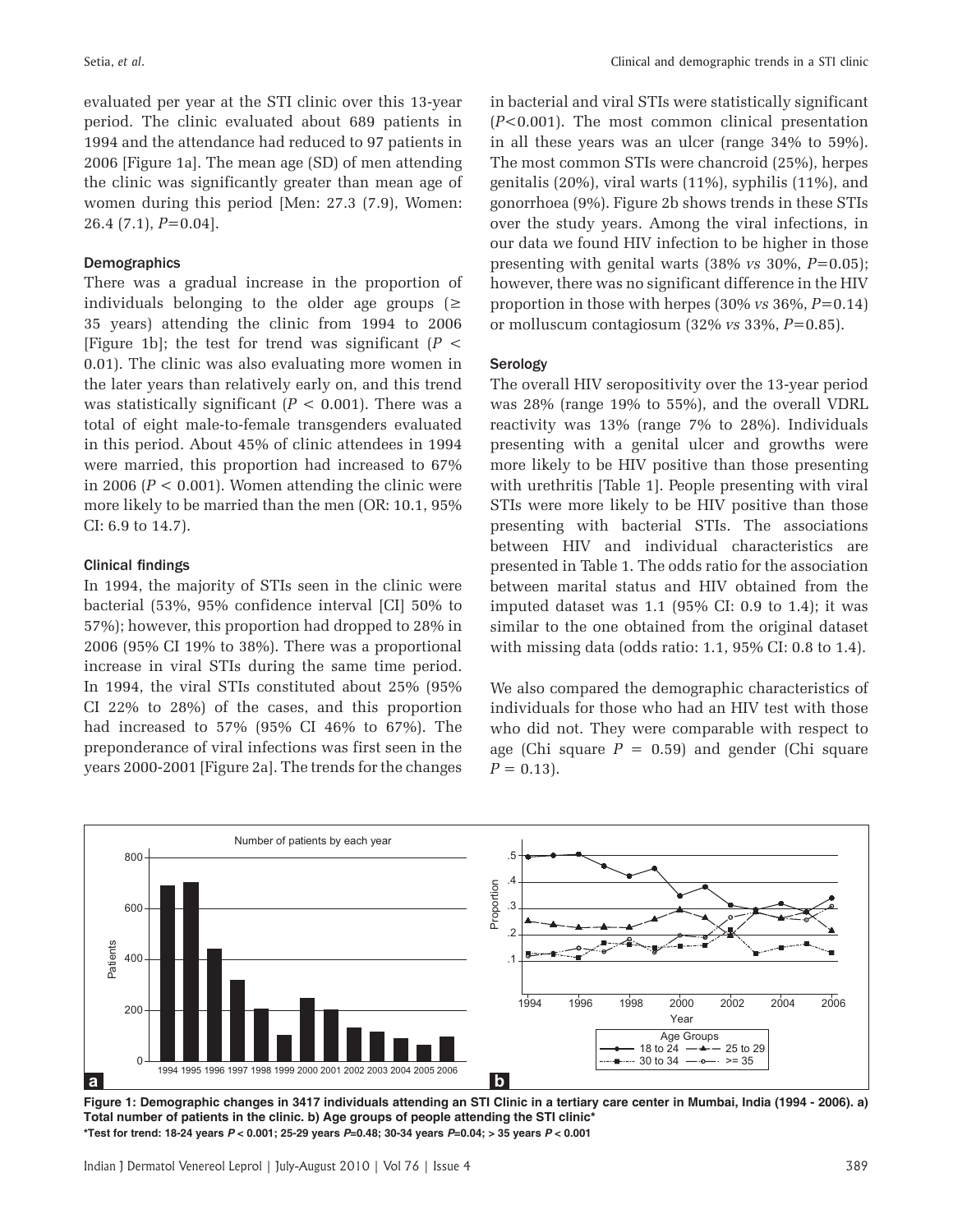

**Figure 2: Clinical changes in 3417 individuals attending an STI Clinic in a tertiary care center in Mumbai, India (1994 - 2006). a) Types of infections in individuals attending the STI clinic\*\*. b) Changes in syphilis, chancroid, herpes, and warts cases individuals attending the STI clinic\*\*\***

\*\* Test for trend: Bacterial P < 0.001; Viral P < 0.001; Fungal P < 0.001; Parasitic P=0.34, \*\*\* Test for trend: Syphilis P < 0.001; Chancroid P < 0.001; Herpes *P* **< 0.001; Viral Warts** *P* **= 0.002**

## **DISCUSSION**

The attendance to the STI clinic in a tertiary care center in Mumbai decreased between 1994 and 2006. There were more older and married individuals in 2006 than in 1994. The proportion of women attending the STI clinic increased during this 13-year period. Bacterial STIs represented the single largest group of infections in 1994 while viral infections formed the largest group in 2006. The overall HIV seropositivity and VDRL reactivity over the 13-year period were 28% and 13%, respectively. HIV was associated with a clinical diagnosis of viral infection.

A decrease in the number of patients attending STI clinics has been reported by authors in different parts of the country.<sup>[4,9,13]</sup> This may be due to an actual reduction in the number of STI patients in catchment areas of the hospital clinics. The Mumbai Districts AIDS Control Society, set up in 1998, has identified treating STIs as an important priority area for HIV prevention.[14] This has resulted in many more static and mobile STI clinics affiliated to private and/or nongovernmental based health care settings in Mumbai. Thus, STI patients had many more options for care than in the mid-to-late 1990's. The attendance of cases in these clinics may represent another potential explanation for the reduced number of patients seen in the public clinics. Finally, many STI patients opt for over the counter medications and they may not access formal health services at all.<sup>[15]</sup> Though, oft-repeated, a good assessment of STI trends in Mumbai should not only include public hospitals and dispensaries, but also private hospitals and clinics. Estimates should also take into account people receiving self-medication from drug stores and pharmacies without consulting clinics.

The demographic transition is an important issue for sexual health care. The typical clinic attendee in the initial years of the study was the young, single, unmarried male. However, in the later years more older and married individuals attended the clinic. Overall, more women attending the clinic were married than men. These observations have been reported by other authors as well.<sup>[16-20]</sup> STIs in women may be asymptomatic or without any typical features. Even if they have symptoms, they may be reluctant for STI check up at an STI clinic; they are more likely to attend the obstetrics and gynecological clinic for sexual health problems [8,20] and this may be responsible for fewer women being examined at the STI clinic. In recent years, married men have been encouraged to motivate their regular sexual partners (often the spouse) to receive STI testing and care. Thus, the increase in number of married people attending the clinic may be potentially responsible for increased numbers of women in the clinic. The presence of married individuals poses the following issues in STI care: confidentiality issues within marriage, partner notification and treatment, couple counselling. Frameworks to deal with these issues should take into account the existing social, cultural, and legal norms in the country; these issues should be an integral part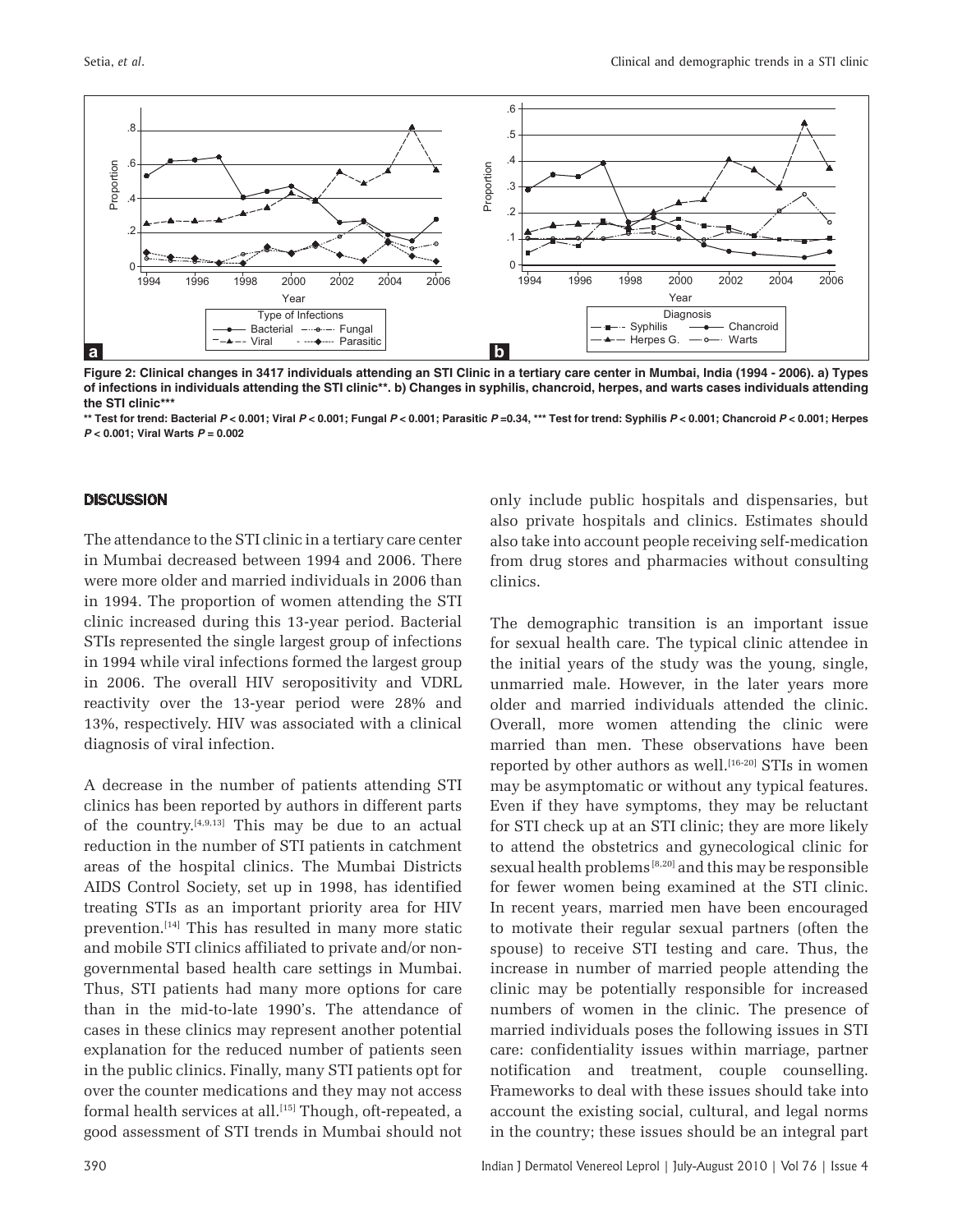| <b>Characteristics</b>   | All individuals<br>${\sf N}$ | <b>HIV test reported</b> |                              |                                                 |                                                       |
|--------------------------|------------------------------|--------------------------|------------------------------|-------------------------------------------------|-------------------------------------------------------|
|                          |                              | <b>N1</b>                | <b>HIV positive</b><br>n (%) | <b>Odds ratio</b><br>(95% confidence intervals) | Age-adjusted odds ratio<br>(95% confidence intervals) |
| All                      | 3417                         | 1692                     | 473 (28)                     |                                                 |                                                       |
| Demographics             |                              |                          |                              |                                                 |                                                       |
| Age groups               |                              |                          |                              |                                                 |                                                       |
| 18-24                    | 1519                         | 722                      | 161 (22)                     | reference                                       |                                                       |
| 25-29                    | 841                          | 409                      | 125 (31)                     | $1.5(1.2 - 2.0)$                                |                                                       |
| 30-34                    | 491                          | 249                      | 85 (34)                      | $1.8(1.3 - 2.5)$                                |                                                       |
| $\geq 35$                | 566                          | 282                      | 88 (31)                      | $1.6(1.2 - 2.1)$                                |                                                       |
| Gender                   |                              |                          |                              |                                                 |                                                       |
| Males                    | 2985                         | 1435                     | 393 (27)                     | reference                                       | reference                                             |
| Females                  | 406                          | 217                      | 64 (29)                      | $1.1$ (0.8 - 1.5)                               | $1.1 (0.8 - 1.6)$                                     |
| Marital status           |                              |                          |                              |                                                 |                                                       |
| Single                   | 1439                         | 680                      | 173 (25)                     | reference                                       | reference                                             |
| Married                  | 1592                         | 822                      | 225 (27)                     | $1.1 (0.9 - 1.4)$                               | $0.9(0.8 - 1.3)$                                      |
| Sexuality                |                              |                          |                              |                                                 |                                                       |
| Heterosexual             | 3061                         | 1489                     | 404 (27)                     | reference                                       | reference                                             |
| Homosexual               | 61                           | 37                       | 11(30)                       | $1.1 (0.6 - 2.3)$                               | $1.2$ (0.6 - 2.5)                                     |
| <b>Bisexual</b>          | 38                           | 27                       | 8(30)                        | $1.1$ (0.5 - 2.6)                               | $1.2$ (0.5 - 2.7)                                     |
| <b>Clinical features</b> |                              |                          |                              |                                                 |                                                       |
| Clinical presentation    |                              |                          |                              |                                                 |                                                       |
| Urethritis               | 429                          | 201                      | 28 (14)                      | reference                                       | reference                                             |
| Ulcer                    | 1507                         | 693                      | 192 (28)                     | $2.4$ (1.5 - 3.6)                               | $2.4$ (1.5 - 3.7)                                     |
| Growths                  | 469                          | 254                      | 90 (35)                      | $3.6$ (2.1 - 5.5)                               | $3.6$ (2.2 - 5.8)                                     |
| Others                   | 907                          | 458                      | 126 (28)                     | $2.3(1.5 - 3.7)$                                | $2.3(1.5 - 3.6)$                                      |
| Clinical diagnosis       |                              |                          |                              |                                                 |                                                       |
| <b>Bacterial</b>         | 1542                         | 723                      | 175 (24)                     | reference                                       | reference                                             |
| Viral                    | 1099                         | 569                      | 187 (33)                     | $1.5(1.2 - 2.0)$                                | $1.5(1.2 - 1.9)$                                      |
| Fungal                   | 233                          | 104                      | 16 (15)                      | $0.6$ (0.3 - 1.0)                               | $0.5(0.3 - 0.9)$                                      |
| Parasitic                | 219                          | 108                      | 19 (18)                      | $0.7(0.4 - 1.1)$                                | $0.7(0.4 - 1.1)$                                      |
| Serology                 |                              |                          |                              |                                                 |                                                       |
| <b>VDRL</b> negative     | 1380                         | 1247                     | 289 (23)                     | reference                                       | reference                                             |
| <b>VDRL</b> reactive     | 209                          | 172                      | 61 (35)                      | $1.8(1.3 - 2.5)$                                | $1.8(1.3 - 2.5)$                                      |

#### **Table 1: Association between demographic and clinical characteristics, and HIV in 3417 individuals attending an STI clinic in a tertiary care center in Mumbai, India (1994-2006)**

Note: N1 is the number of STI cases tested & for HIV

of STI care training in health centers. Although these are obvious recommendations, many clinics may not have institutionalized these in practice. With the changing demographic profile of the STI attendee, it is imperative to include these dimensions in STI care.

There was shift in the type of STIs evaluated at the clinic; the initial years (1994-2000) saw predominance of bacterial STIs whereas viral STIs were more common in the later years (2001-2006). Particularly, the proportion of herpes genitalis cases had increased in the later years with a significant reduction in chancroid cases. Reduction in bacterial STIs and increased proportion of herpes cases have been reported from other clinics in India.[9,21,22] These increases in viral STIs may be due to the following reasons: 1) increased self-medication or antibiotic use, which can treat some of the bacterial STIs; 2) treatment of bacterial STIs at the primary care level with hard to treat viral STIs presenting at tertiary centers; and/or 3) an actual change in the pattern of STIs. Regardless of the cause of change, viral STIs formed the single most important group in the recent years; they were more likely to be associated with HIV in our sample. This finding is comparable to observations from other regions of the world - herpes has been the most common cause for genital ulcers and was most likely to be associated with HIV.<sup>[23]</sup>